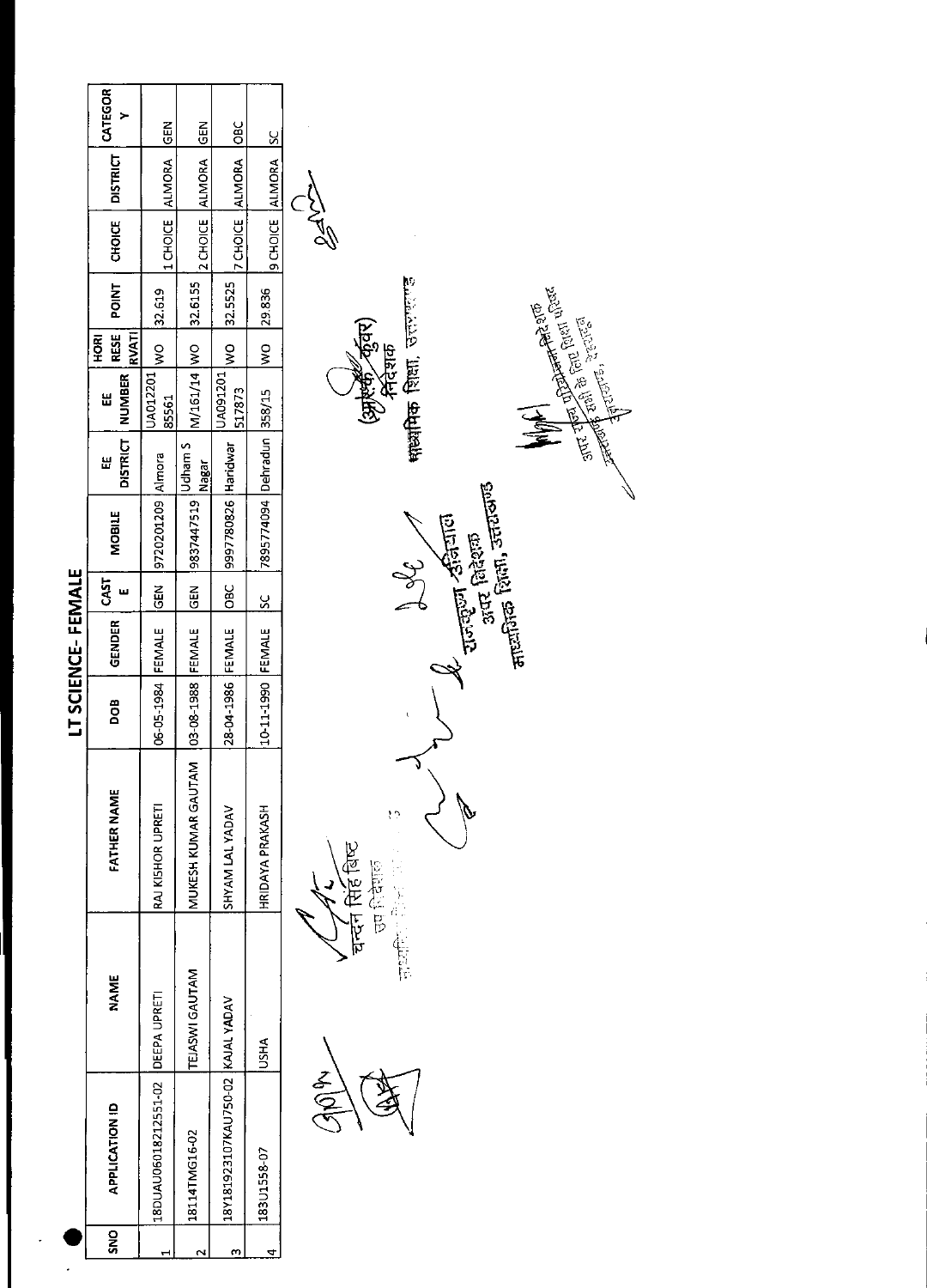|                 |                                   |                                  |                   |                                                                                             | LT SCIENCE-FEMALE |                      |                      |                   |                                 |              |                  |                            |                                                                                                                                                                                                                                                       |
|-----------------|-----------------------------------|----------------------------------|-------------------|---------------------------------------------------------------------------------------------|-------------------|----------------------|----------------------|-------------------|---------------------------------|--------------|------------------|----------------------------|-------------------------------------------------------------------------------------------------------------------------------------------------------------------------------------------------------------------------------------------------------|
|                 | NAME                              | <b>FATHER NAME</b>               | DOB               | $\begin{array}{c c} \texttt{GENDER} & \texttt{CAST} \\ \texttt{E} & \texttt{E} \end{array}$ |                   | <b>MOBILE</b>        | <b>DISTRICT</b><br>出 | NUMBER RVATI<br>Ш | <b>HORI</b><br><b>RESE</b><br>š | <b>POINT</b> | CHOICE           |                            | DISTRICT CATEGOR                                                                                                                                                                                                                                      |
|                 | 188J12B051A23512U-02  JYOTI BISHT | KAILASH 5INGH BISHT              | 12-11-1992 FEMALE |                                                                                             | $rac{5}{6}$       | 9627268057 [Nainital |                      | UA122201<br>58315 | $\frac{1}{2}$                   |              | 32.5355 3 CHOICE | <b>BAGESHW</b><br><u>হ</u> | GEN                                                                                                                                                                                                                                                   |
| $\widetilde{Q}$ | 美国际                               | Ì.<br>चन्दन सिंह बिष्ट<br>r<br>P |                   |                                                                                             | ς                 |                      | $\lessgtr$           |                   |                                 |              | CAN              |                            | <b>Expertise Service Service Service Service Service Service Service Service Service Service Service Service Service Service Service Service Service Service Service Service Service Service Service Service Service Service Ser</b><br>$\frac{1}{2}$ |

 $\cdot$ 

 $\ddot{\phantom{0}}$ 

 $\rightarrow$ 

**COLLEGE SERVER STATES REPARTMENT CONTROLLER STATES REPARTMENT CONTROLLER STATES SERVER STATES STATES SERVER S Communities** Communities Communities Communities Communities May

 $\hat{\boldsymbol{\cdot} }$ 

 $\hat{\boldsymbol{\beta}}$ 

 $\hat{\boldsymbol{\gamma}}$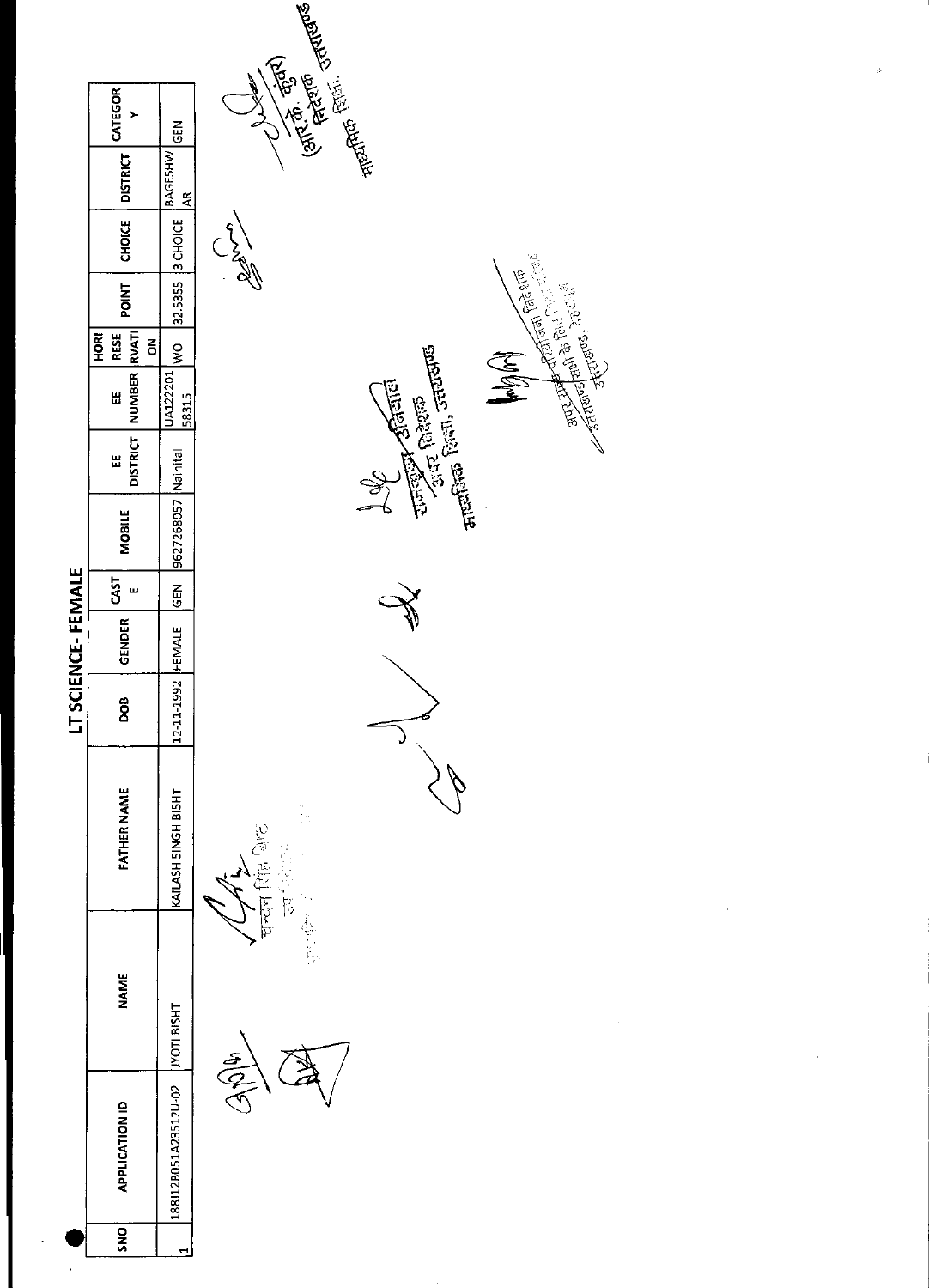|                   | CATEGOR<br>$\overline{ }$ | $rac{2}{65}$                      |                                                                |
|-------------------|---------------------------|-----------------------------------|----------------------------------------------------------------|
|                   | <b>DISTRICT</b>           |                                   | CANN                                                           |
|                   | <b>CHOICE</b>             | 1 CHOICE CHAMOLI                  | <sub>मायमिक</sub> शिक्षा, उत्तराज्यण्ड<br>$\frac{\sqrt{3}}{2}$ |
|                   | <b>TAIDE</b>              | 32.986                            | ्<br>(कार्ट्ज़, कुंवर)<br>निदेशक                               |
|                   | <b>RESE</b><br>HORI<br>링  | $\frac{1}{2}$                     |                                                                |
|                   | NUMBER RVATI<br>Ш         | UA051201<br>719364                | <b>Cardinal Communication</b><br>N WHO                         |
|                   | <b>DISTRICT</b><br>Ш      |                                   | $tan$ $\frac{1}{2}$ $tan \frac{1}{2}$<br><b>Site Breem</b>     |
|                   | <b>MOBILE</b>             | 9760570037 Dehradun               | नाध्यकिक शिला, उत्तरासण्ड<br>l,                                |
|                   | CAST<br>$\mathbf{u}$      | GEN                               |                                                                |
| LT SCIENCE-FEMALE | <b>GENDER</b>             | FEMALE                            |                                                                |
|                   | <b>BOO</b>                | 20-01-1988                        |                                                                |
|                   | FATHER NAME               | GABAR SINGH                       | 2015年1月1日<br>चन्दन सिंह विष्ट<br>उन शिदेशक                     |
|                   | <b>NAME</b>               |                                   | (96)                                                           |
|                   | <b>APPLICATION ID</b>     | 1B23PUA40571019B16-02 POOJA BISHT |                                                                |
| ,                 | SNO                       | ⊣                                 |                                                                |

 $\ddot{\phantom{0}}$ 

 $\frac{1}{2}$ 

 $\ddot{\phantom{0}}$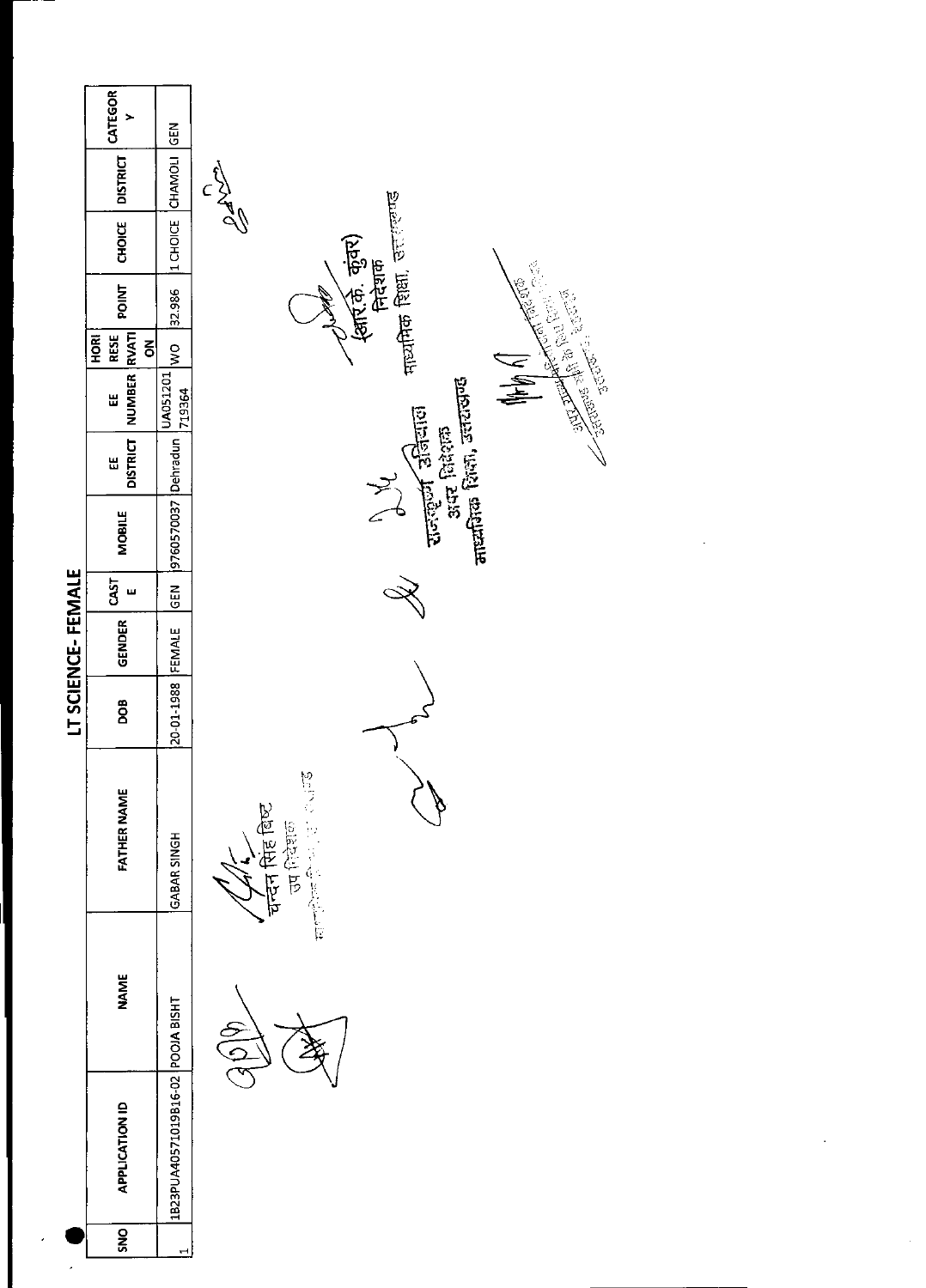|                   | CATEGOR<br>$\geq$              | $\overline{5}$    |                                                                                                                                                   |
|-------------------|--------------------------------|-------------------|---------------------------------------------------------------------------------------------------------------------------------------------------|
|                   | <b>DISTRICT</b>                | CHAMPAWAT         | $\frac{1}{2}$                                                                                                                                     |
|                   | CHOICE                         | $ $ 5 CHOICE      | मायमिक शिक्षा, उत्तरालण्ड<br><b>Company of the Company of School</b> School School School School School School School School School School School |
|                   | POINT                          | 32.3865           | (अंत्रिक्रे-कुँवर)<br>रितेशक                                                                                                                      |
|                   | RESE<br>HORI<br>$\overline{6}$ |                   |                                                                                                                                                   |
|                   | NUMBER RVATI<br>Ш              | W-803/12 WO       |                                                                                                                                                   |
|                   | <b>DISTRICT</b><br>出           | Udham S<br>Nagar  | $\frac{1}{2}$                                                                                                                                     |
|                   | <b>MOBILE</b>                  | 8191043281        | <b>Alternatives</b> Davis, <del>Jerusal</del> i<br>राजल्ला अतिलाग<br>अय. शिशक                                                                     |
|                   | CAST<br>ш                      | <b>KEN</b>        |                                                                                                                                                   |
| LT SCIENCE-FEMALE | <b>GENDER</b>                  |                   |                                                                                                                                                   |
|                   | DOB                            | 22-07-1989 FEMALE |                                                                                                                                                   |
|                   | <b>FATHER NAME</b>             | N S CHAUHAN       | मुध्यमिक शिक्षा, उत्तराखण्ड<br>चन्दन सिंह शिल्ट<br><b>SEPECE</b>                                                                                  |
|                   | <b>NAME</b>                    | <b>AKTA</b>       | $\mathbb{Z}^{100}$                                                                                                                                |
|                   | <b>APPLICATION ID</b>          | 182A8103-W-02     |                                                                                                                                                   |
|                   | SNO <sub>1</sub>               | ᆋ                 |                                                                                                                                                   |
|                   |                                |                   |                                                                                                                                                   |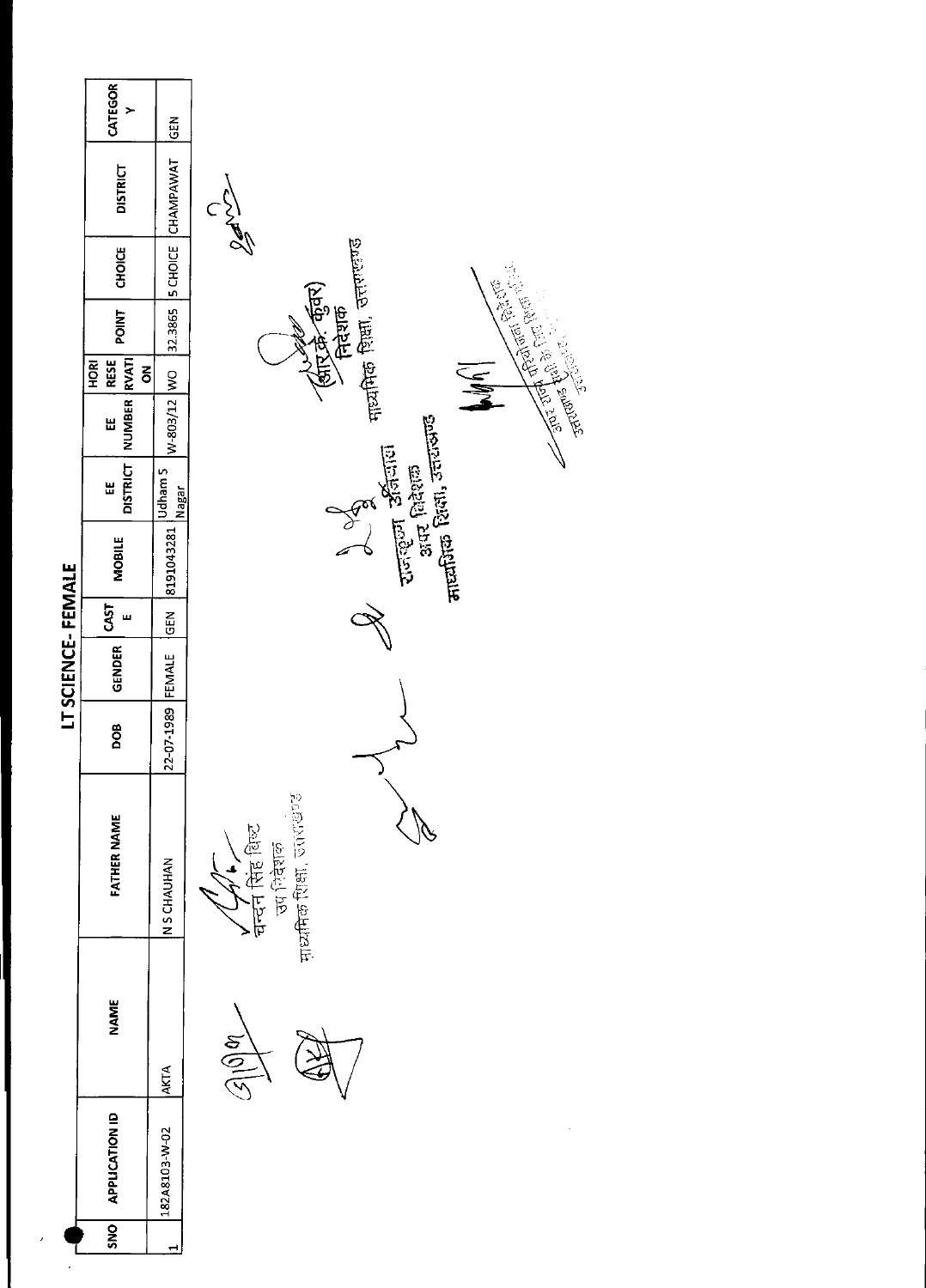|                   | CATEGOR<br>≻                                  | 도<br>55             | <b>GEN</b>          | $\frac{5}{5}$               |                                                                                                                     |
|-------------------|-----------------------------------------------|---------------------|---------------------|-----------------------------|---------------------------------------------------------------------------------------------------------------------|
|                   | <b>DISTRICT</b>                               | HARIDWAR            | HARIDWAR            | 31.0175 2 CHOICE HARIDWAR   | $\frac{1}{2}\int\limits_{0}^{2\cdot 1}$                                                                             |
|                   | CHOICE                                        | 1 CHOICE            | 32.7985  1 CHOICE   |                             | নাআঁনিক থিয়া, তলমাজার্জ                                                                                            |
|                   | <b>POINT</b>                                  | 33.0035             |                     |                             | <b>Supervation</b><br><b>CONTRACTOR REPAIRING STATES</b>                                                            |
|                   | RVATI<br>RESE<br><b>ROH</b><br>$\overline{6}$ | $rac{1}{2}$         | $\leq$              | $\frac{1}{2}$               |                                                                                                                     |
|                   | <b>NUMBER</b><br>Ш                            | 1833/14             | 7324/08             | UA051200<br>813943          |                                                                                                                     |
|                   | <b>DISTRICT</b><br>Ш                          | Rudrapray<br>æ      |                     |                             |                                                                                                                     |
|                   | <b>MOBILE</b>                                 | 8449449053          | 9458354655 Haridwar | 9568344158 Dehradun         | $\frac{1}{2}$ and $\frac{1}{2}$ and $\frac{1}{2}$ and $\frac{1}{2}$<br><b>July Rand</b><br>Torigon Rand<br>Ste Rand |
|                   | <b>GST</b><br>щ                               | <b>GEN</b>          | <b>SEN</b>          | š                           |                                                                                                                     |
| LT SCIENCE-FEMALE | GENDER                                        |                     |                     |                             |                                                                                                                     |
|                   | DOB                                           | 06-05-1989 FEMALE   | 29-04-1975 FEMALE   | 15-07-1984 FEMALE           |                                                                                                                     |
|                   | FATHER NAME                                   | JANKI PRASAD SHARMA | VIRESH CHAND GUPTA  | RAM PRASAD                  | माध्यनिक शिक्षा, उत्तराखण्ड<br>र्ट्सन सिंह बिल्ट<br>चन्दन सिंह बिल्ट<br>उप निदेशहर                                  |
|                   | <b>NAME</b>                                   | DEEPALI SHARMA      | RASHMI GUPTA        | NEELIKA                     | $\langle 3   \hat{D} \rangle$                                                                                       |
|                   | <b>APPLICATION ID</b>                         | 1831814DS3-02       | 1803G72R84-02       | 18082100543A3U19<br>$N-0.2$ |                                                                                                                     |
|                   | <b>DNS</b>                                    | ᆏ                   | $\mathbf{\hat{z}}$  | m                           |                                                                                                                     |
|                   |                                               |                     |                     |                             |                                                                                                                     |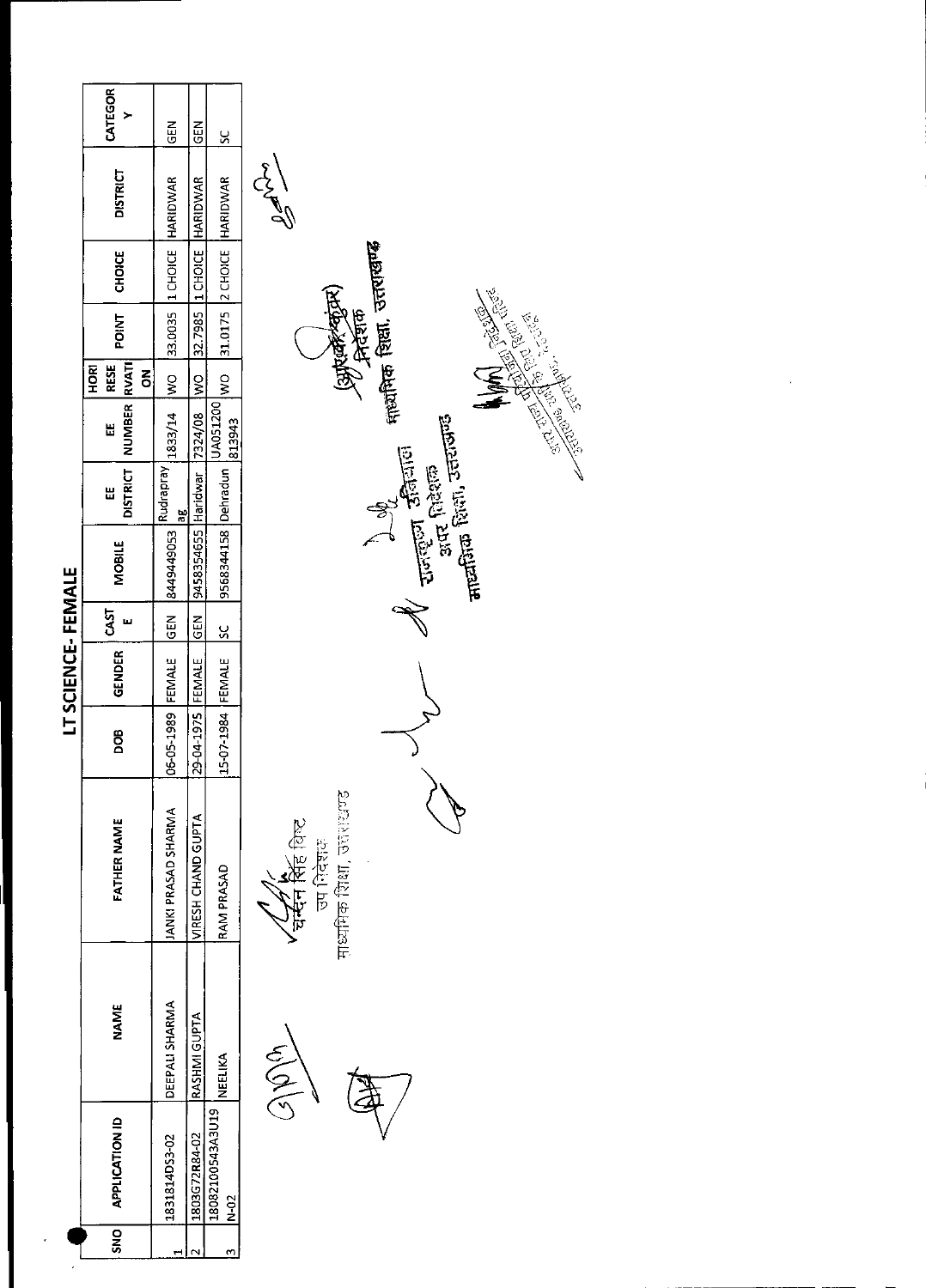|                               |                                        |                        |            | <b>IT SCIENCE-FEMALE</b> |             |                                |   |                                       |                   |              |                             |                 |                |               |
|-------------------------------|----------------------------------------|------------------------|------------|--------------------------|-------------|--------------------------------|---|---------------------------------------|-------------------|--------------|-----------------------------|-----------------|----------------|---------------|
| SNO   APPLICATION ID          | <b>NAME</b>                            | <b>FATHER NAME</b>     | 8OO        | GENDER                   | <b>CAST</b> | <b>MOBILE</b>                  | Ш | DISTRICT   NUMBER   RVATI<br>W        | RESE<br>HORI<br>š | <b>LNICd</b> | CHOICE                      | <b>DISTRICT</b> | CATEGOR        |               |
| 182171TJ88W0-02  TRIPTA JOSHI |                                        | DINESH CHANDRA JOSHI   | 8-04-1985  |                          |             | FEMALE GEN 7302568155 Nainital |   | W/872/11<br>$\frac{8}{9}$             | $\frac{1}{2}$     |              | 33.7705 11 CHOICE NAINITAL  |                 | <b>IGEN</b>    |               |
| 18042206711SA2MU<br>$6-3$     | MEENAKSHI SATYAWALI   ARVIND SATYAWALI |                        | 05-01-1992 | FEMALE GEN               |             | 7500120362 Nainital            |   | UA124201<br>62076                     |                   |              | WO 33.413 ILCHOICE NAINITAL |                 | <b>ABD</b>     |               |
| 18493B4W1-06                  | BABITA                                 | KISHAN RAM ARYA        | 08-08-1991 | FEMALE SC                |             | 9627974856   Nainital          |   | W944/13 WO 30.1755 11 CHOICE NAINITAL |                   |              |                             |                 | <u>ي</u><br>ما |               |
|                               | $\widetilde{\mathcal{C}}$              | 化生产品质<br>$\frac{1}{2}$ |            |                          |             |                                |   |                                       |                   |              | 13500                       |                 |                | <b>RANTAL</b> |



र करन सिंह बिष्क्<br>घन्दन सिंह बिष्क्<br>सध्यमिक सिद्धा , उदारा जन्म

**Turketin** Sistemin<br>Suck faktern<br>**arraftin** facture Sistemin No  $\mathscr{F}$ 

entra ferari stantan<br>Harjara ferari

**1976-1979**<br>(अंग्लिके-कुंकी)

**REA** EN REA  $\sum_{i=1}^{n}$ **CONSTRUCTION CONSTRUCTION AND INCORPORATION** Children of Children

 $\mathfrak{f}$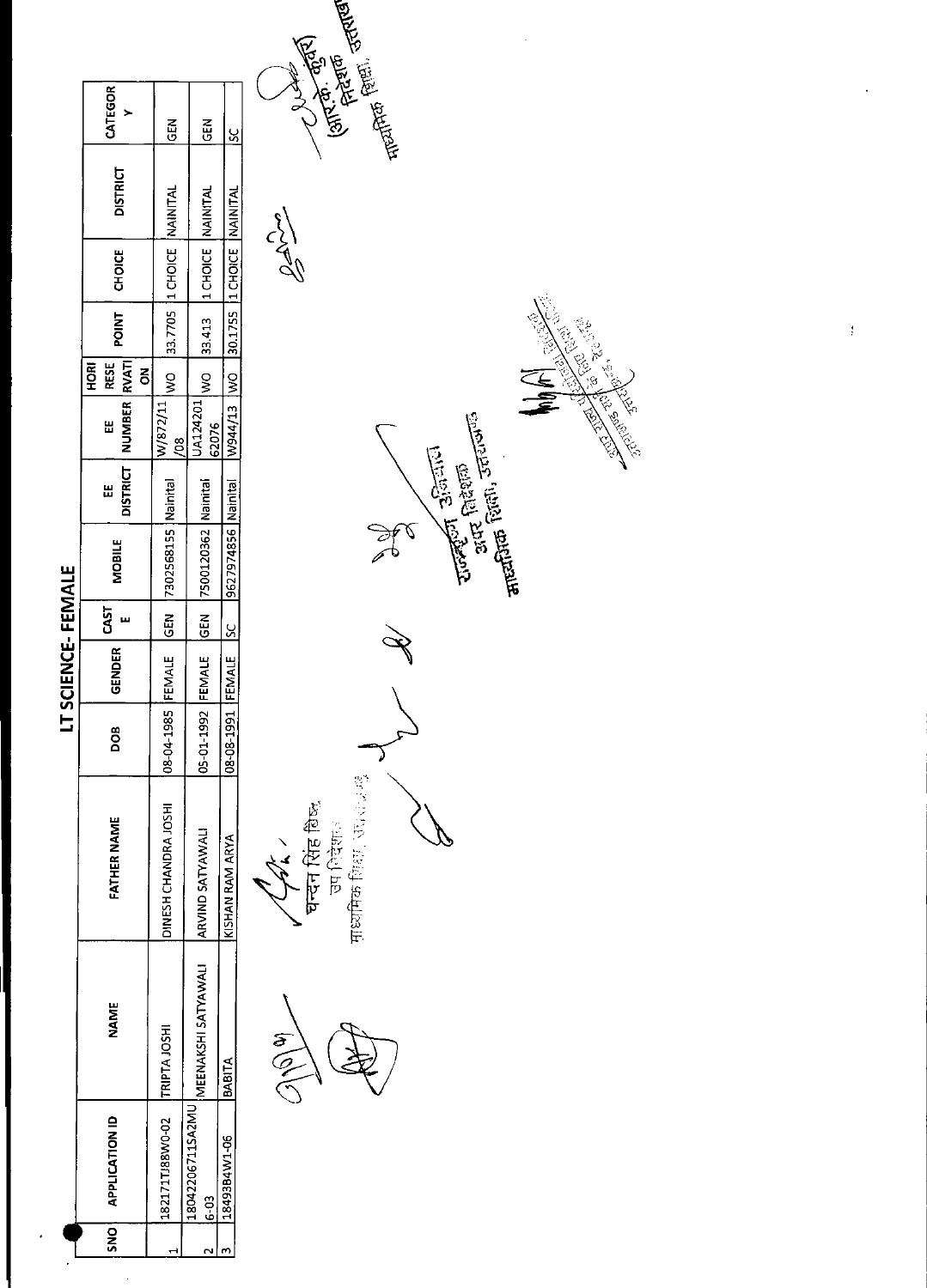|                   | CATEGOR<br>≻                          | $rac{1}{2}$                     | GEN                          |                                                                                                                                                                                                                                                                                                                                                                                                                                                      |
|-------------------|---------------------------------------|---------------------------------|------------------------------|------------------------------------------------------------------------------------------------------------------------------------------------------------------------------------------------------------------------------------------------------------------------------------------------------------------------------------------------------------------------------------------------------------------------------------------------------|
|                   | <b>DISTRICT</b>                       | PAURI                           | PAURI                        |                                                                                                                                                                                                                                                                                                                                                                                                                                                      |
|                   | CHOICE                                | 1 CHOICE                        | 1 CHOICE                     | <b>SM20</b>                                                                                                                                                                                                                                                                                                                                                                                                                                          |
|                   | POINT                                 | 32.939                          | 32.7445                      | र्कुवर)<br>निरंशक<br>क्रि<br>28.                                                                                                                                                                                                                                                                                                                                                                                                                     |
|                   | RESE<br><b>ROKI</b><br>$\overline{6}$ | S)                              | $\overline{\mathsf{S}}$      | 海海                                                                                                                                                                                                                                                                                                                                                                                                                                                   |
|                   | <b>NUMBER</b><br>Ш                    | 1169/08                         | 1.91E+10                     | गायमिक शिक्षा, उत्तराखण्ड<br><b>Replaced Markets</b>                                                                                                                                                                                                                                                                                                                                                                                                 |
|                   | <b>DISTRICT</b><br>쁣                  | Pauri                           | $\frac{1}{6}$                |                                                                                                                                                                                                                                                                                                                                                                                                                                                      |
|                   | <b>MOBILE</b>                         | 8449701387                      | 9568260898 Rudrapray         | $\frac{1}{\sqrt{1-\left(\frac{1}{2}\right)^2}}\cdot\frac{1}{\left(\frac{1}{2}\right)^{1/2}}\cdot\frac{1}{\left(\frac{1}{2}\right)^{1/2}}\cdot\frac{1}{\left(\frac{1}{2}\right)^{1/2}}\cdot\frac{1}{\left(\frac{1}{2}\right)^{1/2}}\cdot\frac{1}{\left(\frac{1}{2}\right)^{1/2}}\cdot\frac{1}{\left(\frac{1}{2}\right)^{1/2}}\cdot\frac{1}{\left(\frac{1}{2}\right)^{1/2}}\cdot\frac{1}{\left(\frac{1}{2}\right)^{1/2}}\cdot\frac{1}{\left(\frac{1}{$ |
|                   | CAST<br>ш                             | GEN                             | <b>SEN</b>                   |                                                                                                                                                                                                                                                                                                                                                                                                                                                      |
| LT SCIENCE-FEMALE | <b>GENDER</b>                         | FEMALE                          |                              |                                                                                                                                                                                                                                                                                                                                                                                                                                                      |
|                   | DOB                                   |                                 | 20-05-1985 FEMALE            |                                                                                                                                                                                                                                                                                                                                                                                                                                                      |
|                   | <b>FATHER NAME</b>                    | CHANDRA MOHAN SHARMA 11-02-1987 | SATE SINGH                   | $\frac{1}{2} \frac{1}{2}$<br>चन्दन सिंह शिल<br>Ş<br>自在日<br><b>HISOLETER</b>                                                                                                                                                                                                                                                                                                                                                                          |
|                   | <b>NAME</b>                           | MANISHA SHARMA                  | ASHA RANA                    | $\mathcal{A}(\mathfrak{h})$                                                                                                                                                                                                                                                                                                                                                                                                                          |
|                   | <b>APPLICATION ID</b>                 | 1890186M1S-01                   | 1810A2141R20591-<br>$\infty$ |                                                                                                                                                                                                                                                                                                                                                                                                                                                      |
|                   | SNO                                   | $\mathbf{\overline{u}}$         | $\sim$                       |                                                                                                                                                                                                                                                                                                                                                                                                                                                      |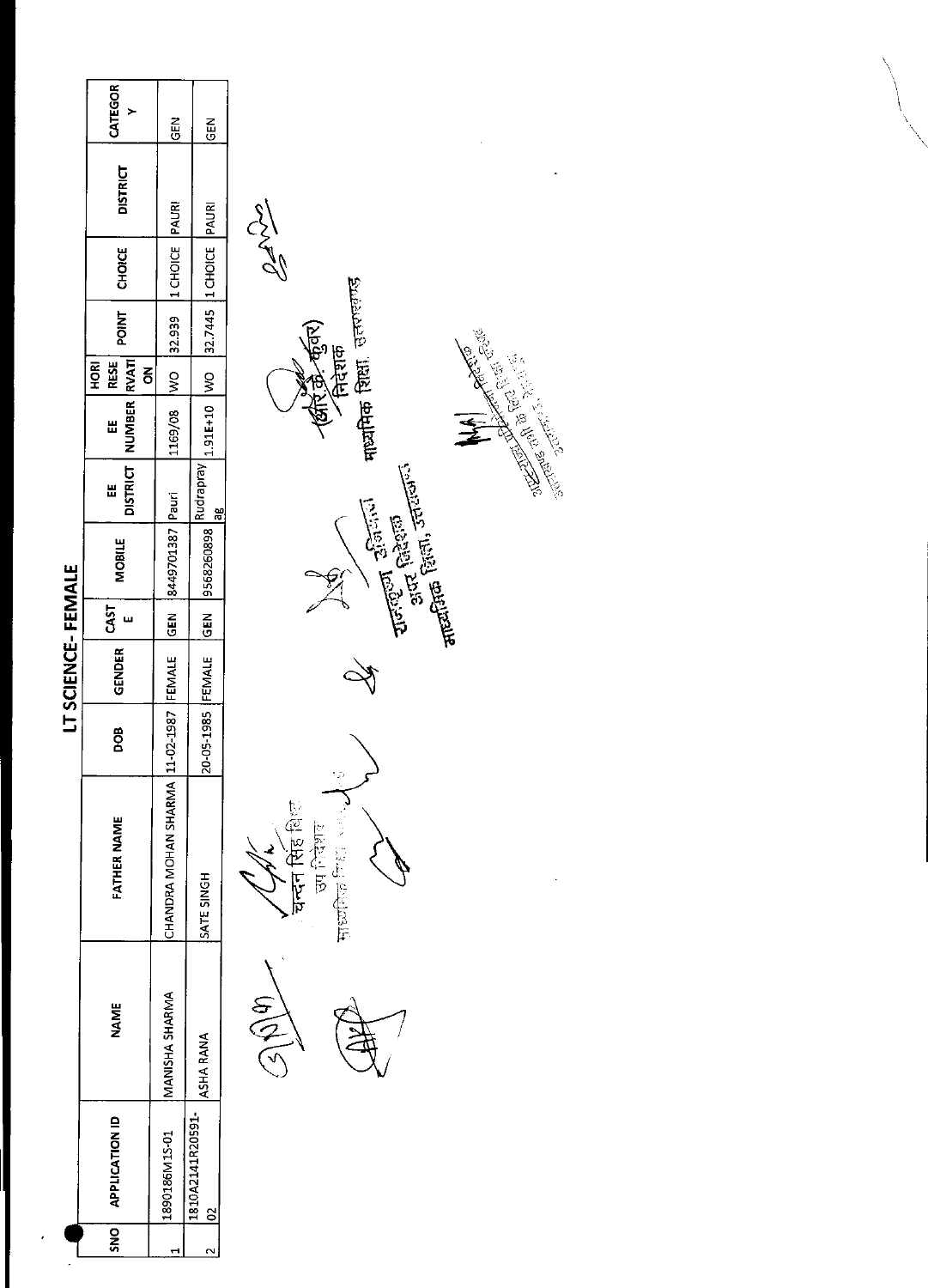|                    |                                 |                    | ╘          | SCIENCE-FEMALE |      |                                            |   |                                |                    |                |                                                  |         |
|--------------------|---------------------------------|--------------------|------------|----------------|------|--------------------------------------------|---|--------------------------------|--------------------|----------------|--------------------------------------------------|---------|
| SNO APPLICATION ID | NAME                            | <b>FATHER NAME</b> | <b>BOO</b> | <b>GENDER</b>  | CAST | MOBILE                                     | 띮 | DISTRICT   NUMBER   RVATI<br>Ш | RESE<br><b>ROH</b> | POINT   CHOICE | <b>DISTRICT</b>                                  | CATEGOR |
|                    |                                 |                    |            |                |      |                                            |   |                                | ξ                  |                |                                                  |         |
|                    | 1180A22SU11232J151 SAVITA JUYAL | VISHAL MANI JUYAL  | 10-07-1993 |                |      | FEMALE OBC 9557584308 Tehri                |   |                                |                    |                | JA211201 WO 32.4385 6 CHOICE PITHORAGARH GEN-OBC |         |
| $\frac{1}{1}$      |                                 |                    |            |                |      |                                            |   | 523211                         |                    |                |                                                  |         |
|                    | 11821716005MAK4U1 MAMTA KHATI   | BALAM SINGH        | 03-07-1992 |                |      | IFEMALE GEN 7351863198 Pithoragar UA141201 |   |                                |                    |                | WO 32.398 ILCHOUT PITHORAGARH GEN                |         |
| $\frac{1}{9}$      |                                 |                    |            |                |      |                                            |   | 59706                          |                    |                |                                                  |         |

 $\overline{\phantom{a}}$ 



 $\sqrt{\frac{1}{4\pi^2}}\prod_{i=1}^{N}\prod_{j=1}^{N-1}$ 

**CONTRACTOR**<br>CONTRACTOR REVEALER

 $C_{3}^{3}$ 





 $\ddot{\phantom{0}}$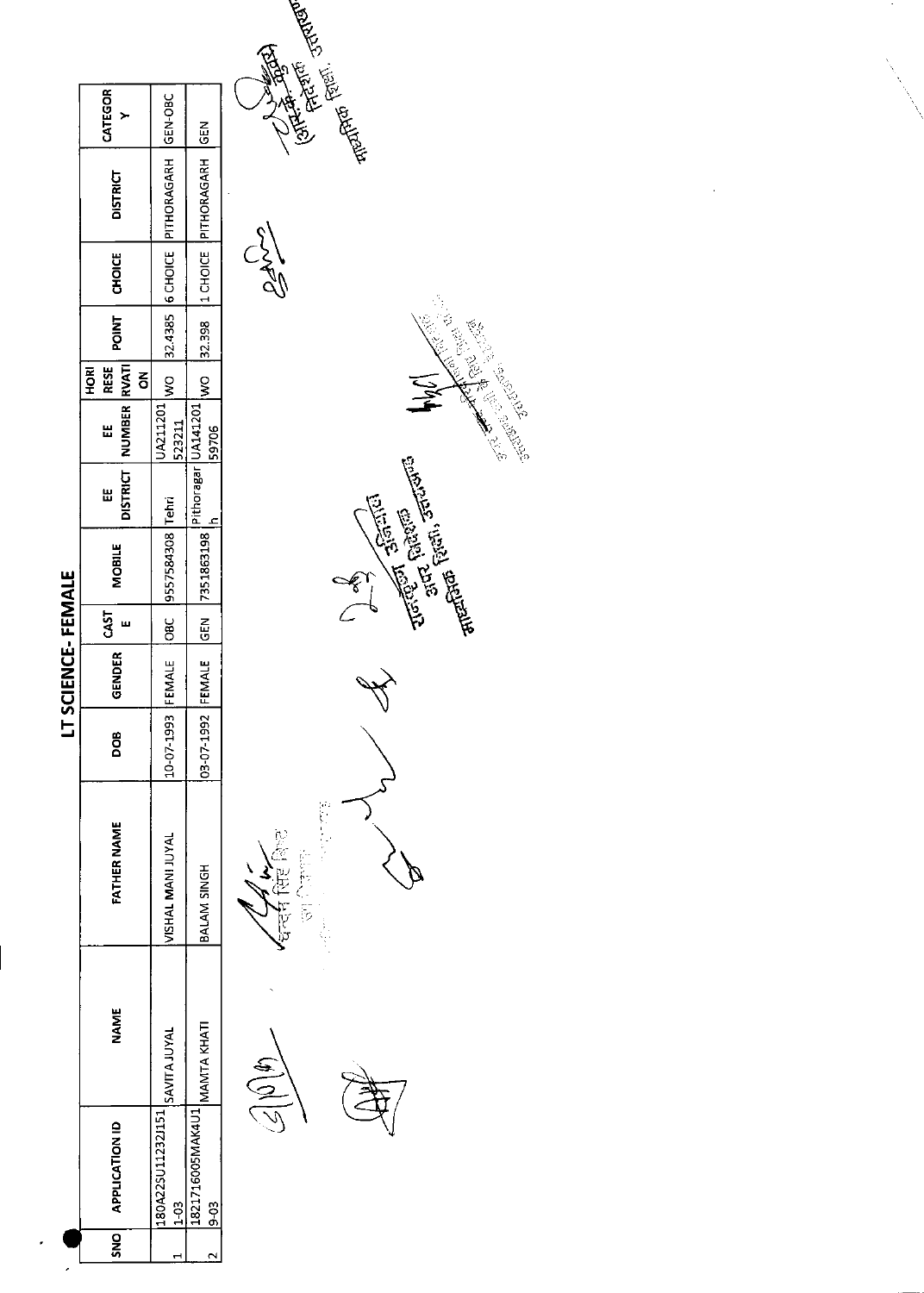|                              |      |                    |            | IT SCIENCE-FEMALE   |                       |                            |   |                                   |                                 |       |                           |                 |             |
|------------------------------|------|--------------------|------------|---------------------|-----------------------|----------------------------|---|-----------------------------------|---------------------------------|-------|---------------------------|-----------------|-------------|
| <b>APPLICATION ID</b><br>SNO | NAME | <b>FATHER NAME</b> | DOB        | GENDER <sup>1</sup> | $1$ CAST <sup>1</sup> | MOBILE                     | Ш | DISTRICT   NUMBER RVATI<br>u<br>u | <b>IRESE</b><br><b>ROH</b><br>š | POINT | <b>CHOICE</b>             | <b>DISTRICT</b> | CATEGOR     |
| 18207P301W-02 POOJA          |      | RAJENDRA SINGH     | 12-12-1985 |                     |                       | EMALE GEN 7060159245 Tehri |   | 370/012<br>ż                      |                                 |       | WO 33.3185 1 CHOICE TEHRI |                 | <b>IGEN</b> |
|                              |      |                    |            |                     |                       |                            |   |                                   |                                 |       |                           |                 |             |

Japp

Ċ, r<br>E

 $\frac{1}{2}$ 





**Relations**